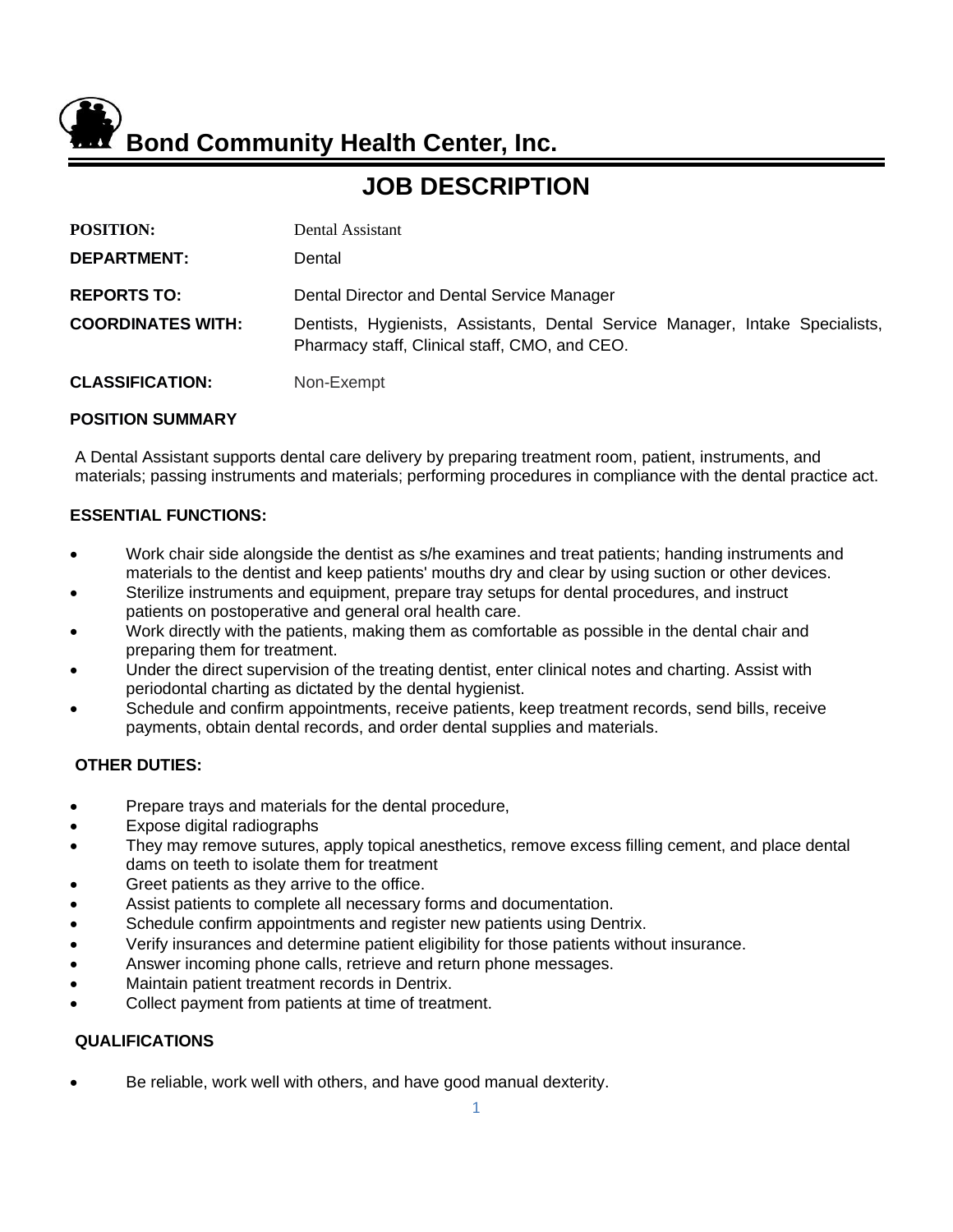Dental Assistant Job Description

- Educates individuals in the nature of oral health related conditions and in the general promotion of oral health related disease prevention.
- Assists in the provision of technical assistance and health education to the community as requested.
- Graduation from an accredited Certified Dental Assistant.
- Minimum of three years clinical experience preferred.
- Ability to be clinically fluent in Spanish preferred.
- Knowledge of public health principles and practices preferred.
- Florida license to practice Dental Assisting
- Current CPR (BLS) certifications. ACLS preferred.

# **JOB KNOWLEDGE, SKILLS AND ABILITIES**

- Requires a comprehensive knowledge of primary dental care in outpatient settings.
- Excellent oral and written communication skills.
- Ability to perform administrative duties.
- Ability to work independently and manage multi-functions.
- Work harmoniously with other personnel.
- Give clear verbal and written instructions.
- Knowledgeable in the use of computers and Dental Software System *I* Dentrix.

# **PHYSICAL DEMANDSIWORKING CONDITIONS:**

- Prolonged sitting or standing may be required.
- Physical movements and the degree of mobility normally associated with the practice of primary care dental assisting will be performed on a repetitive basis.
- Work under stressful conditions as well as irregular hours may be required.
- Frequent exposure to communicable diseases, body fluids, toxic substances, medicinal preparations, radiation and other conditions common to a clinical environment may routinely be
- encountered.
- Those physical movements and the degree of mobility normally associated with the practice of primary care dental hygiene will be performed on a repetitive basis.
- The ability to distinguish letters and symbols, as well as the ability to utilize telephones, computer terminals, and copiers is required.
- Possesses sight/hearing senses, or uses prosthetics that will enable these senses to function adequately so that the requirements of this position can be fully met.
- Work under stressful conditions as well as irregular hours may be required.

## **SUPERVISION RECEIVED:**

• Dental Director, Dentists, Dental Hygienists

## **COMPLEXITY:**

.

• Position requires judgment and ability to follow task through to completion and ability to resolve undefined issues.

## **INTERPERSONAL CONTACTS:**

• Must be able to communicate with patients and staff of diverse cultural backgrounds, in a sensitive, understandable and professional manner.

# **RESPONSIBILITY FOR CONFIDENTIAL MATTERS:**